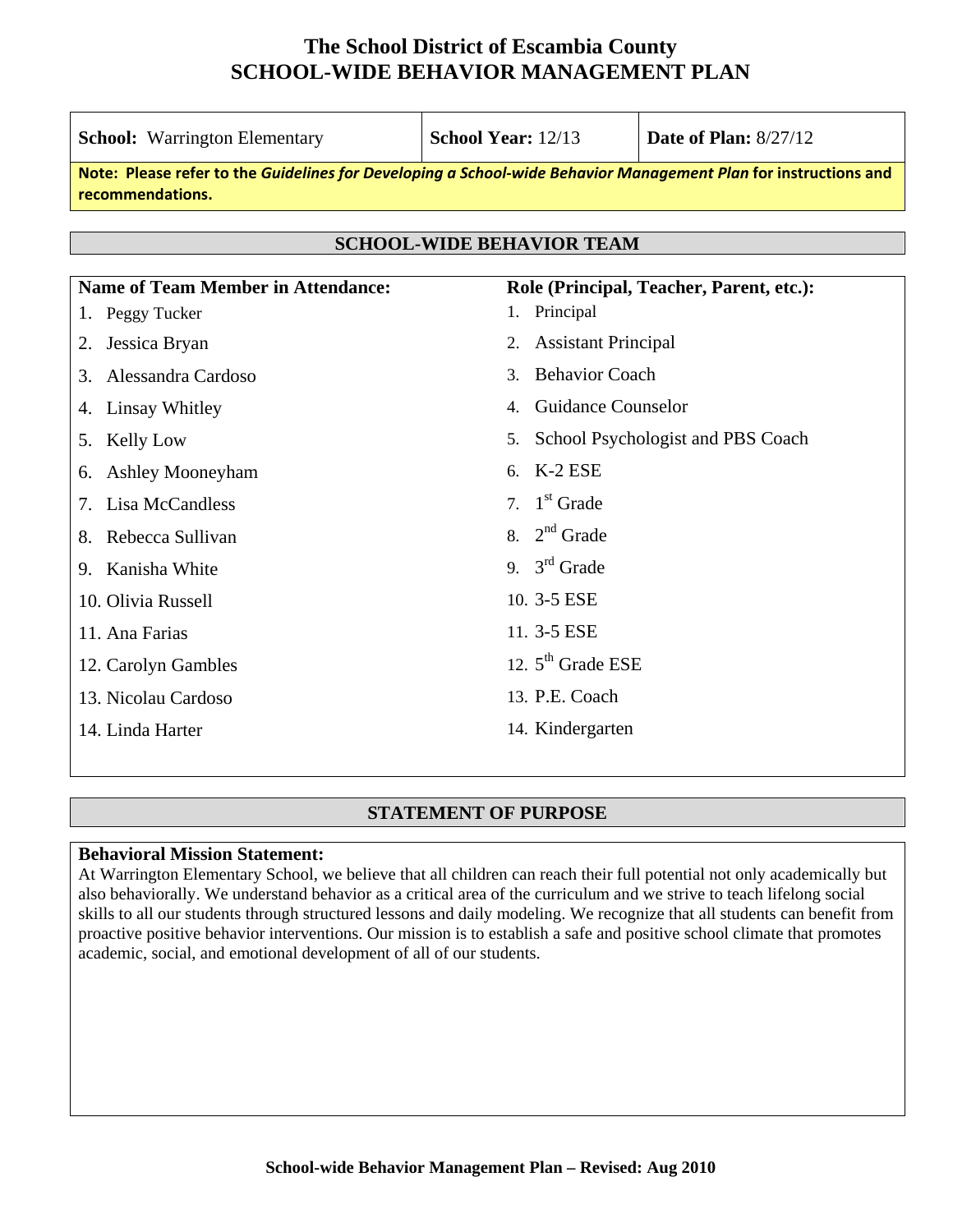### **BASELINE DATA**

### **PREVIOUS SCHOOL YEAR** 2011 - 2012

| <b>Office Discipline Referrals (ODR)</b>                                         |       |  |  |  |
|----------------------------------------------------------------------------------|-------|--|--|--|
| Number of Office Discipline<br>Referrals (ODR)                                   | 340   |  |  |  |
| Average ODR per Student<br>$(\text{\# ODR} \div \text{\# of students enrolled})$ | .663  |  |  |  |
| Number of Students with ODR                                                      | 124   |  |  |  |
| <b>Attendance</b>                                                                |       |  |  |  |
| <b>Average Daily Attendance</b>                                                  | 93.1% |  |  |  |
| Excused Tardies (Elem)                                                           | 428   |  |  |  |
| Unexcused Tardies (Elem)                                                         | 3,932 |  |  |  |
| Excused Early Check-outs (Elem)                                                  | 1,401 |  |  |  |
| Unexcused Early Check-outs (Elem)                                                | 2,110 |  |  |  |

| <b>Out-of-School Suspensions (OSS)</b>                                                          |      |  |  |  |  |
|-------------------------------------------------------------------------------------------------|------|--|--|--|--|
| Number of Incidents of<br>Out-of-School Suspension (OSS)                                        | 71   |  |  |  |  |
| Average OSS per Student<br>$(\text{\#} \text{OSS} \div \text{\#} \text{ of students enrolled})$ | .138 |  |  |  |  |
| Number of Students with OSS                                                                     | 39   |  |  |  |  |
| <b>In-School Suspensions (ISS)</b>                                                              |      |  |  |  |  |
| Number of Incidents of<br>In-School Suspension (ISS)                                            | 38   |  |  |  |  |
| Average ISS per Student<br>$(\text{\# ISS} \div \text{\# of students enrolled})$                | .074 |  |  |  |  |
| Number of Students with ISS                                                                     | 32   |  |  |  |  |
| <b>Bullying Prevention</b>                                                                      |      |  |  |  |  |
| Percent of Students Trained                                                                     | 100% |  |  |  |  |
| <b>Percent of Staff Trained</b>                                                                 | 100% |  |  |  |  |

### **ADDITIONAL DATA AND OUTCOMES**

**What other data or outcomes will your school use for continuous monitoring of your school-wide behavior management plan (e.g., academic data, faculty attendance, school surveys, training, ESE referrals, etc.)? The outcomes may also include various ways of analyzing school-wide behavioral data as outlined in the** *School-wide Behavioral Data Guide* **(e.g., referrals/suspensions by grade level, location, problem behavior, time of day, student, class, etc.).**

We will use many different trpes of data and outcomes to monitor our school-wide behavior management plan. There will be two designated team memembers, Alessandra Cardoso and Linsay Whitley, that will input the ODR information into the online database, RtI:B. As a team we will use this data to analyze the locations, problem behaviors, time of day, and number of referrals for each student. We will also use academic records, school surveys, and attendance records to analyze our school-wide program.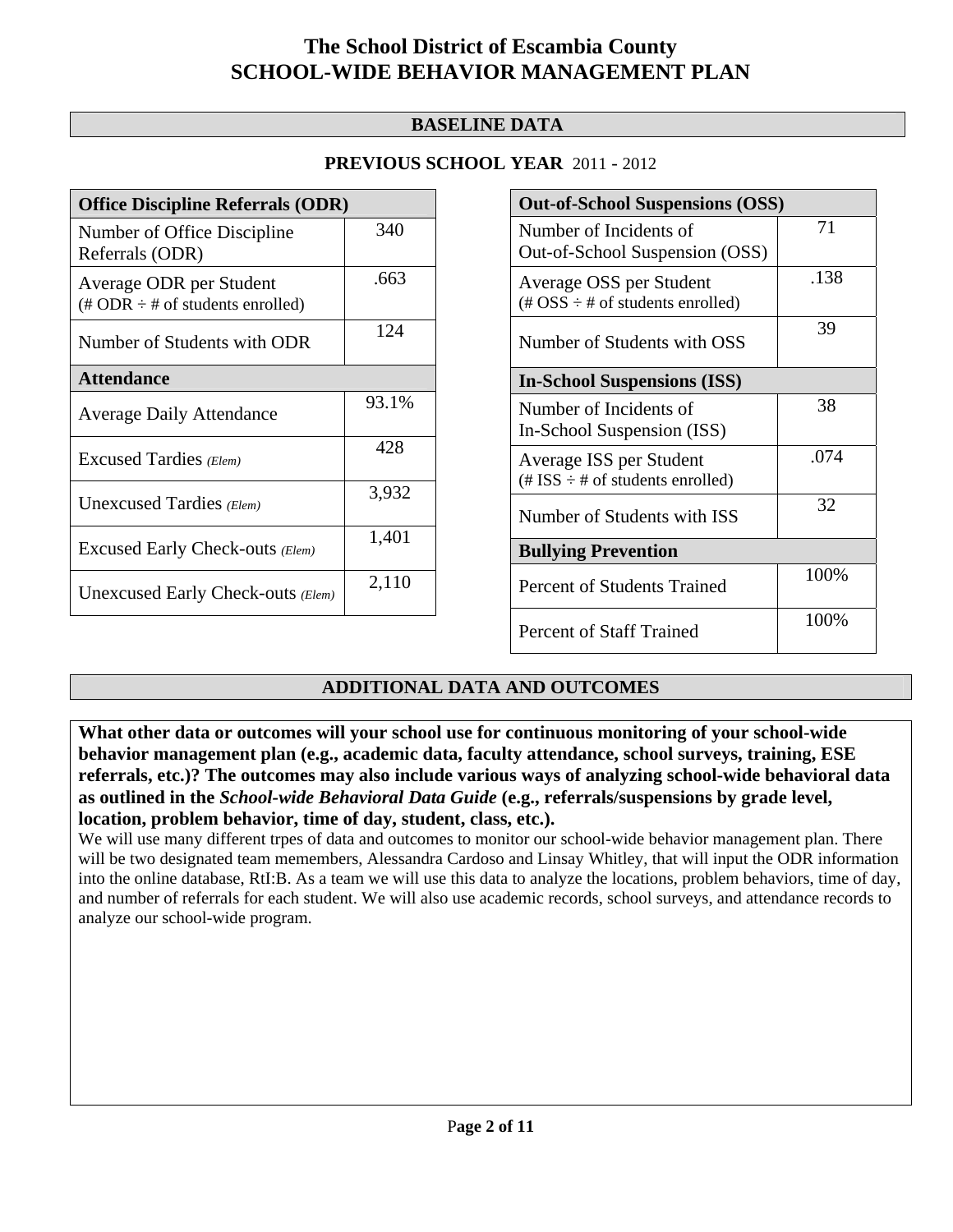### **SCHOOL-WIDE BEHAVIORAL GOALS**

|    | 1. Out-of-school suspension<br>Our 1 <sup>st</sup> goal is to decrease the number of OSS from 71 to 63 or less (which is approximately 10% less).<br>Our $2nd$ goal is to reduce the number of students recurring OSS from 39 to 36 (which is approximately 10% less).           |
|----|----------------------------------------------------------------------------------------------------------------------------------------------------------------------------------------------------------------------------------------------------------------------------------|
|    |                                                                                                                                                                                                                                                                                  |
| 2. | <b>Attendance</b><br>Our goal is to increase the attendance rate from 93.1% last year to at least 95% this year.                                                                                                                                                                 |
|    | 3. Bullying<br>Our goal is to have 100% of our faculty, staff, and students trained. We also plan on using the Bullying Box for<br>students to report bullying situations.                                                                                                       |
| 4. | <b>Office Discipline Referrals</b><br>Our goal is to decrease the number of ODRs by 10%. We would like to see no more than 300 referrals.                                                                                                                                        |
|    | 5. Tardies (Elementary – see attached plan) or Other School-wide Behavior Goal<br>Our goal is to decrease the number of unexcused tardies by at least 10%. Last year we had roughly 3,932 unexcused<br>tardies. We would like to see no more than 3,000 tardies.                 |
| 6. | Early Check-Outs (Elementary – see attached plan) or Other School-wide Behavior Goal<br>Our goal is to decrease the number of unexcused checkouts by at least 10%. Last year we had roughly 2,110<br>unexcused early check-outs. We would like to see less than 2,000 checkouts. |
|    | 7. Other School-wide Behavior Goal<br>We are going to continue with our Ride with Pride program with some minor changes. Our goal is to decrease bus<br>ODRs by at least 10%. We had 130 bus ODRs in 11/12, and we would like to see no more than 110 this school<br>year.       |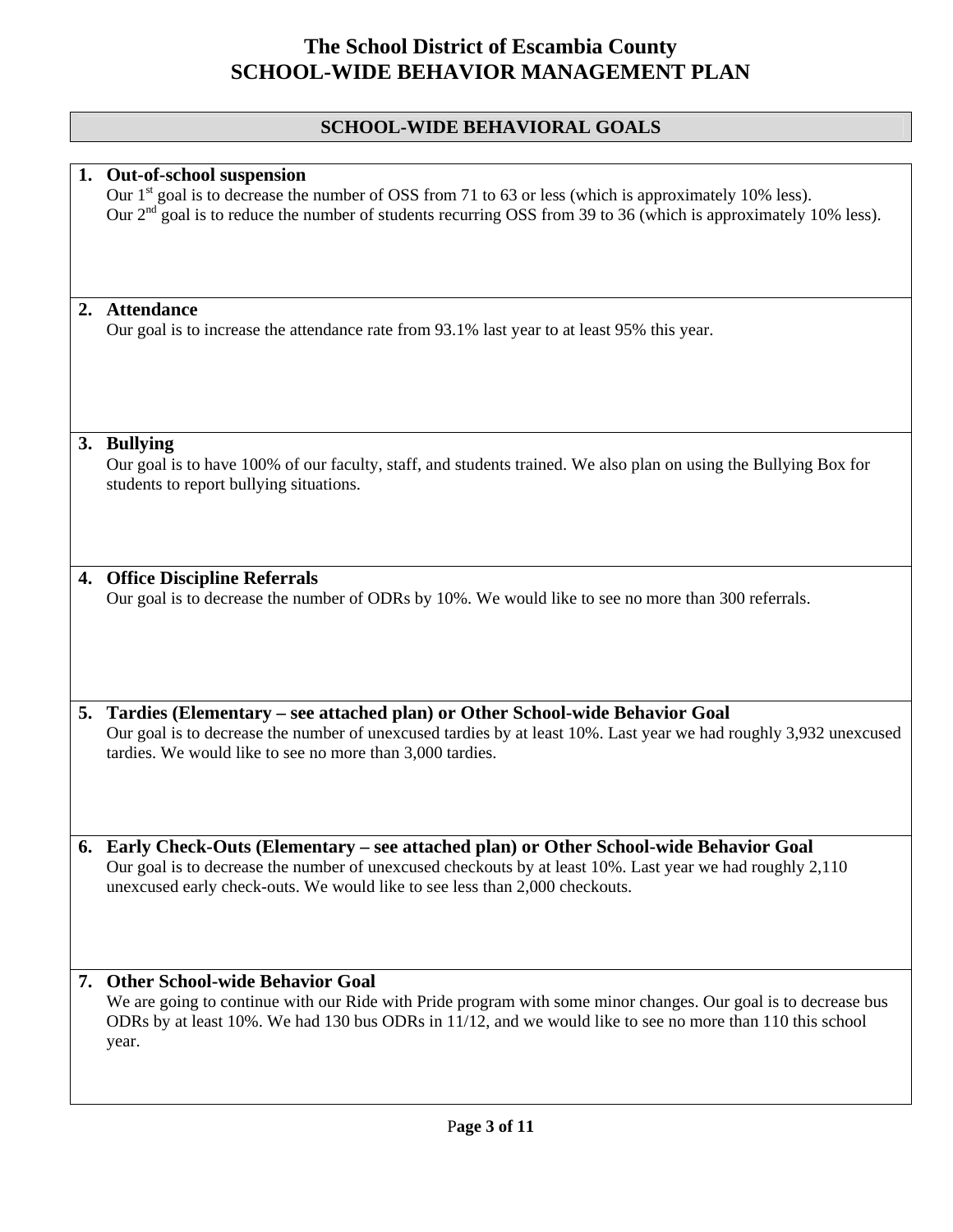### **PROGRESS MONITORING**

**Your school-wide behavior team should meet to review data and discuss concerns or revisions to your school-wide behavior management plan once a month and complete progress monitoring forms quarterly. Describe when you plan to meet (days, location, and time) throughout the school year.**  Our team will meet on the last Monday of each month. We will meet afterschool at 2:10 p.m. in the library.

**Describe the procedures that your school will use to collect, summarize, and analyze the behavioral data prior to team meetings. Procedures are required for entering the information into the database, summarizing the data, and developing graphs using the** *School-wide Behavioral Data Guide***.** 

Alessandra Cardoso and Linsay Whitley will input the ODR information into the online database, RtI:B. On the day of our monthly meeting, one of them will print the reports from the database. The reports will include but not limited too, average referrals per day per month, referrals by problem behavior, referrals by location, referrals by student, and referrals by time of day.

#### **How will your school document the school-wide behavior team meetings?**

We will have a sign-in sheet and an agenda for every meeting. Our goal is to have 80% of our memebers meeting each month. The members will also receive the agenda in an email the week prior to the meeting.

#### **Describe how your school-wide behavior team will share the data and outcomes with your faculty, staff, and other stakeholders?**

We will have weekly and/or monthly emails with data, the goals, and a comparison to last year's data sent to the faculty and staff. We will provide information to parents through our PBS section on the school's monthly newsletter. We will also make announcements on the morning show about our goals and the data we think is relevant to students.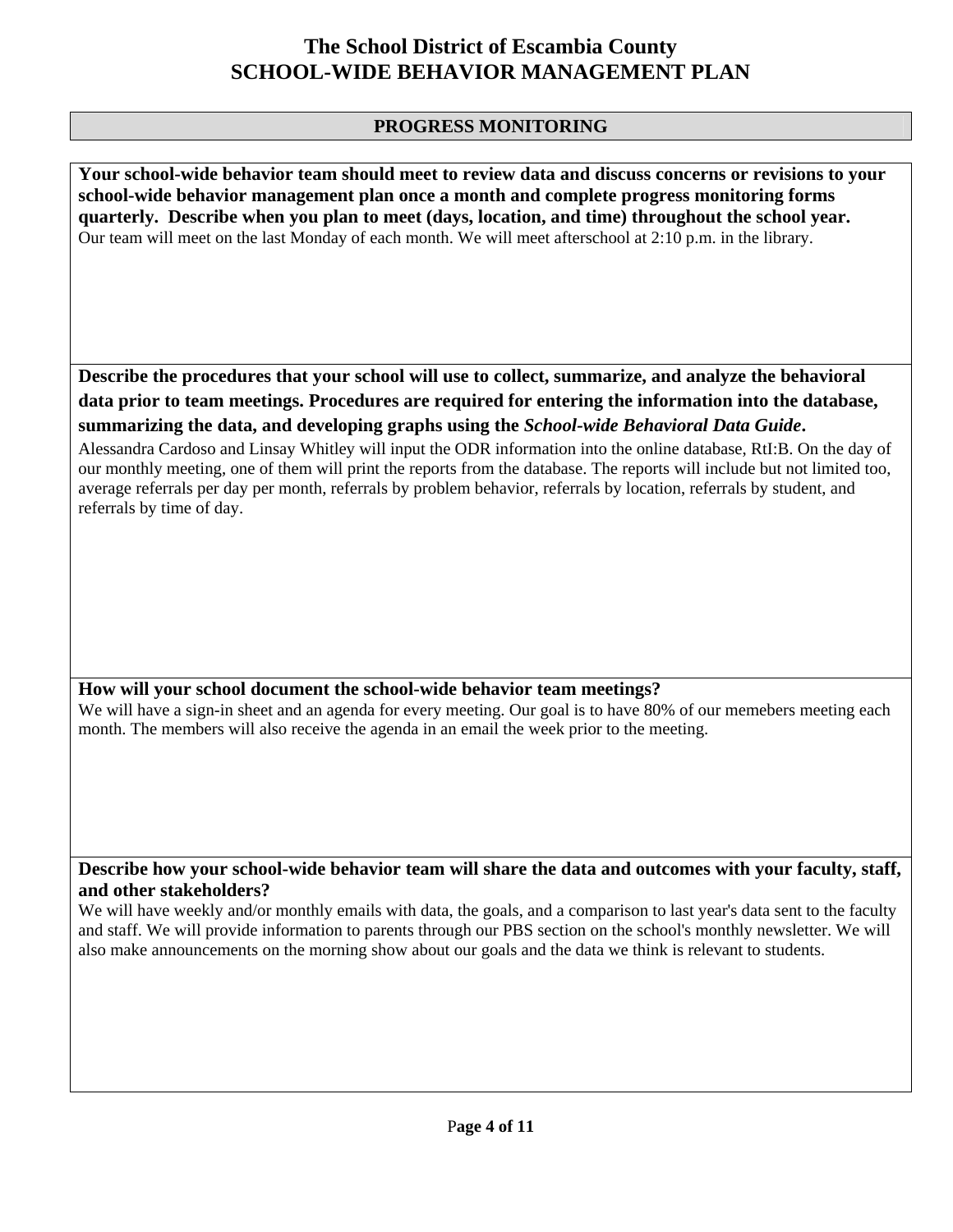### **SCHOOL EXPECTATIONS AND RULES**

### **List 3 – 5 school-wide expectations**

- 1. Help others, work hard and complete your tasks.
- 2. Control your temper.
- 3. Respect authority and other people's rights and belongings.
- 4. Be honest, responsible and friendly.
- 5. Practice good manners.

| Rules/<br><b>Expectations:</b>                                    | <b>Setting:</b><br>Classroom    | <b>Setting:</b><br>Hallway | <b>Setting:</b><br>Bathroom | <b>Setting:</b><br><b>Bus</b> |
|-------------------------------------------------------------------|---------------------------------|----------------------------|-----------------------------|-------------------------------|
| Help others, work<br>hard and complete<br>your tasks.             | Please see other<br>attachement |                            |                             |                               |
| Control your temper.                                              |                                 |                            |                             |                               |
| Respect authority and<br>other people's rights<br>and belongings. |                                 |                            |                             |                               |
| Be honest,<br>responsible and<br>friendly.                        |                                 |                            |                             |                               |
| Practice good<br>manners.                                         |                                 |                            |                             |                               |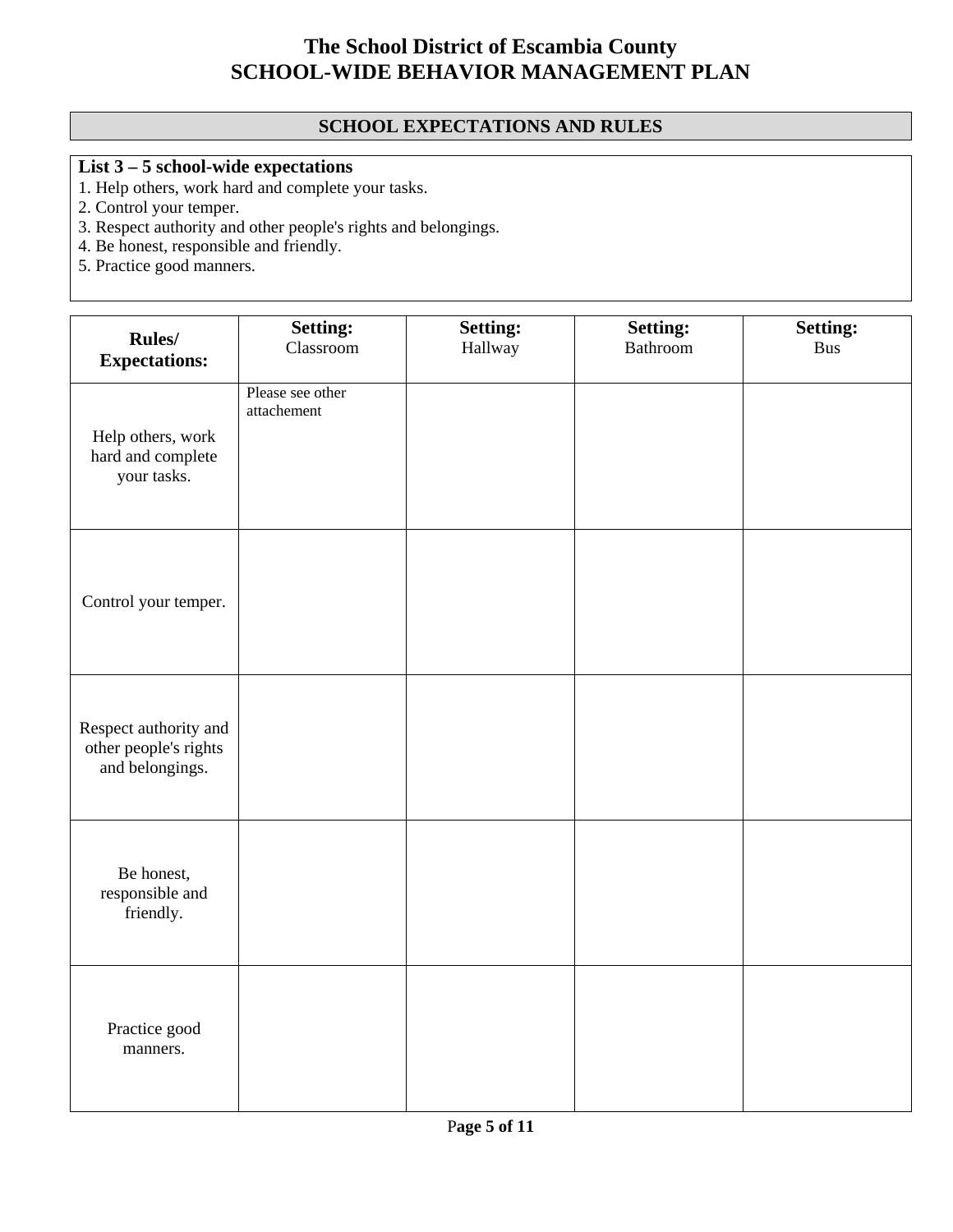### **TEACHING EXPECTATIONS AND RULES**

**How will your school introduce the school-wide expectations and rules to all of your students and staff?**  A video with a description of the school-wide expectations, examples, and non-examples will be shown to all faculty, staff and students. Teachers will teach each expectations and school-wide expecations for the first two weeks of school. PBS handbook will be given to the teachers at the beginning of the year. PBS folder with appropriate forms and informations will be given to the teachers at the beginning of the year. Teachers will communicate with PBS team members through email and PBS folder.

### **During the school year, what activities will your school implement to encourage on-going direct instruction of the school-wide expectations and rules? How will your school embed the expectations and rules into the daily curriculum?**

Students will recite the code of conduct every day during the morning show. At the beginning of each month a specific grade level will create a school-wide lesson plan to introduce the topic of the month and review the code of conduct. Teachers will receive a monthly article with suggested best practice on behavior topics.

#### **How often will you plan to provide refresher training on expectations and rules to staff and students in your school? How will you orient and teach new students who arrive mid-year?**

New teachers will learn about PBS through the PBS handbook, videos, and grade level PBS representative. New students will be taught about school-wide expectations and PBS program by their classroom teachers and peers. The students and staff will have access to previous PBS videos if necessary.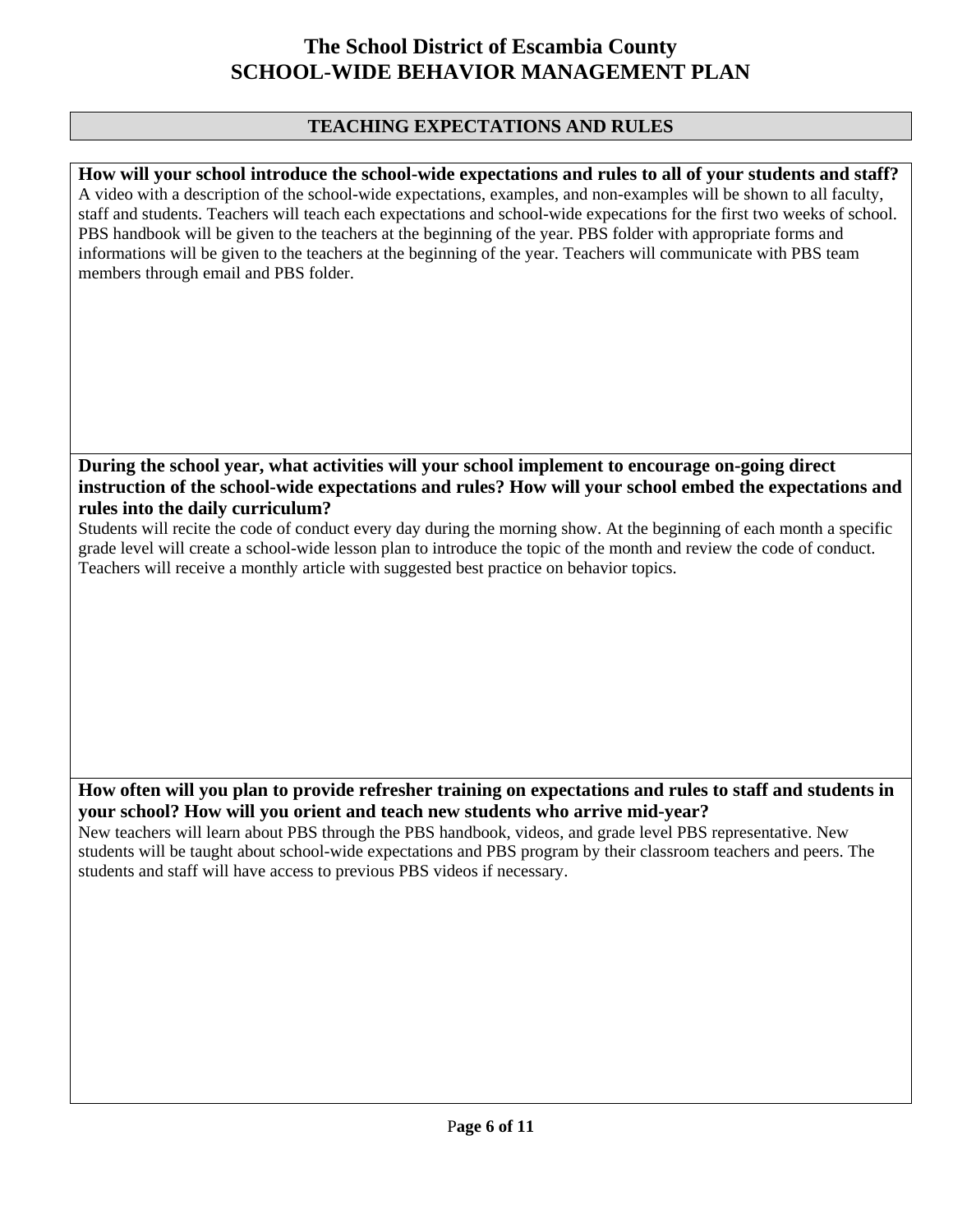#### **REWARD/RECOGNITION PROGRAM**

#### **What type of reward system will you use?**

We are using five types of rewards. The first are tangible rewards. The students will "buy" items from the Cat Cash Store. The items will range in value. The next reward is a star performer. The students can be nominated by their teacher weekly to participate in a special drawing to get a prize and have their picture on the star bulletin board. The next reward is the helpers program. Students who are making progress toward their behavior goals and are in need of some positive social activites are nominated by teachers to be helpers in a younger grade. The next reward is the schoolwide special activites. Examples of the activites are guest speakers, fun games outside, dance lessons, and educational movies. The last reward is the big prize of the month. Teachers nominate students who have outstanding performaces on the topic of the month and who have exceed cat cash criteria. The students names are put in a drawing for a special big prize. Example of prizes are kite, cameras, gift certificates, etc.

#### **Describe the behaviors for which you will reward or recognize students.**

We will reward and recognize students that are exemplifying the school-wide expecations, rules, and any other positive behavior. This recognition will take place at all times and in all locations of the school and bus. Students will be rewarded for making good choices and following the Code of Conduct.

### **How will you implement the reward system?**

Teachers will have a classroom system for collecting and counting cat cash. It is the responsibility of the student to make sure he or she puts all the cat cash they have earned in the correct location. On Thursday morning teachers/students will count the cat cash and record it on the cat cash count sheet. The teachers will send their PBS folder with completed cat cash count, star performer nomination, and helpers list to Linsay Whitley. She will record it in the cat cash notebook. Teachers will be given a schedule of the weekly rewards and criteria. The student who meet the criteria will be allowed to participate in the reward. The students who do not meet the criteria will be re-taught the expecations, rules, and Code of Conduct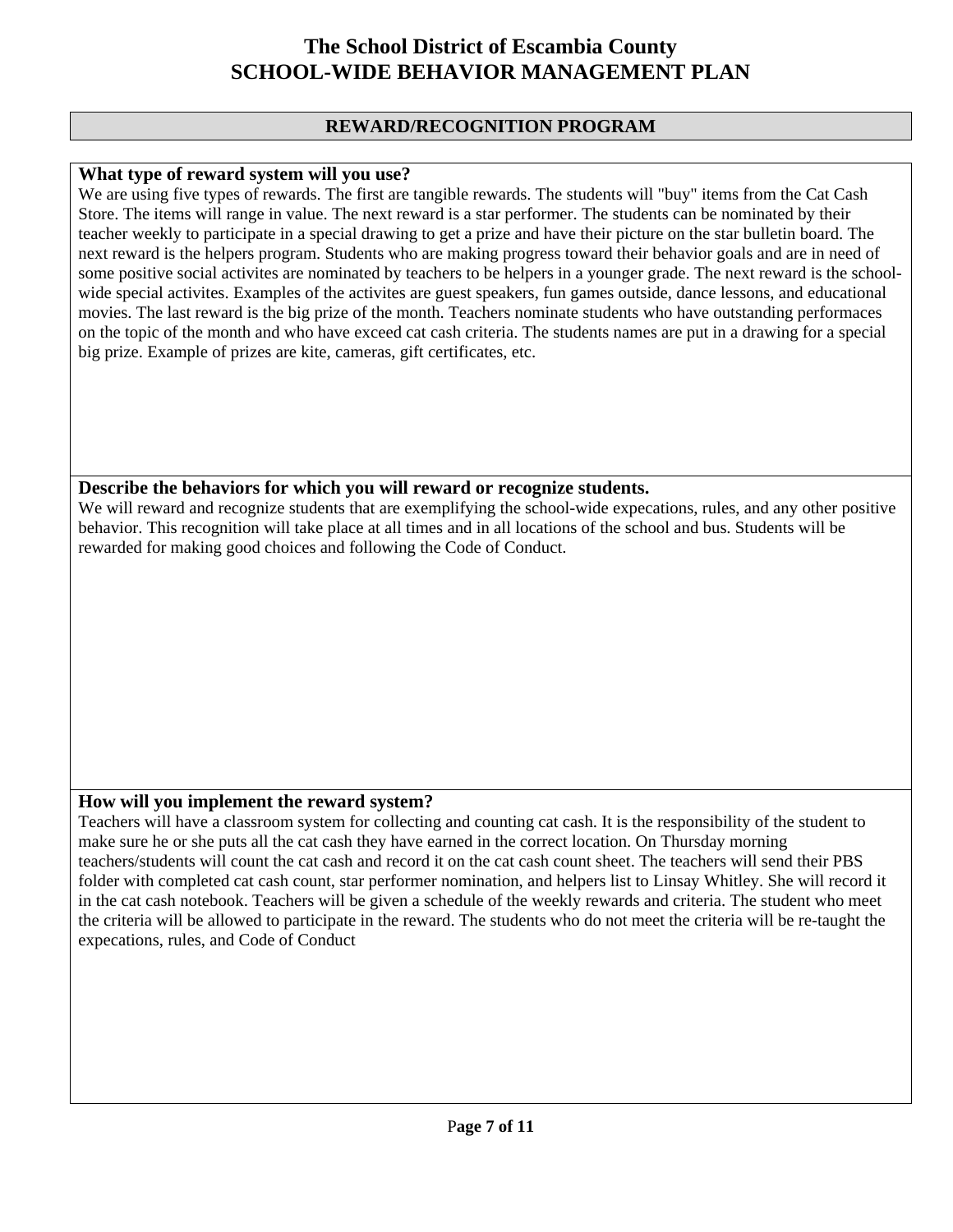### **DISCIPLINARY PROCEDURES**

#### **Explain the discipline process at your school. Differentiate between minor and major behavior incidents and describe the process for documenting and addressing both types of incidents.**

The teachers will be given a discipline flowchart at the beginning of the school year. On the flowchart it delineates the steps the teacher takes if the behavior is major (needing office referral) and minor (classroom managed). Teachers are also given a list of all the office manages (major) offenses. If the behavior is major the office referral is completed and sent to the administration for consequences. The administration will then fill out the ODR giving a copy to the teacher, and one to the parent. If the behavior is a classroom managed (minor) behavior, the first step is the teacher gives a verbal warning and re-states expectation/rule. If the behavior continues, the teacher re-teaches the expectation and begins classroom interventions. If the behavior still has not extinguished the teacher will apply another intervention and contact the parent. And finally if the behavior has not stopped, the teacher will continue classroom interventions and contact Guidance, Behavior Coach, or Administration for further interventions.

#### **What intervention strategies will your school use to prevent behavior that results in discipline referrals and out-of-school suspensions?**

 We have many intervention strategies to prevent behaviors that will result in discipline referrals and out-of-school suspensions. We have developed a stronger PBS team this year, and will have more involvement from parents, staff, bus drivers, and our community partners. We also have our Lakeview Counselor to help with ESE students that need to discuss what is making them angry. We have our Guidance Counselor that will help with students that are displaying behaviors that could result in the referrals. Our Behavior Coach along with our Lakeview Behavior Techs and Guidacne Counselor will have implement the Check In and Check Out with students that had multiple referrals from the previous school year. All teachers will be provided with procedures for the reflection centers in their classrooms. They will also be given the HEAT poster to use (Hear, Empathize, Apologize, and Take Action) and SMILE (Speak kindly, Method, Involve, Learn, and Encourage) poster as well.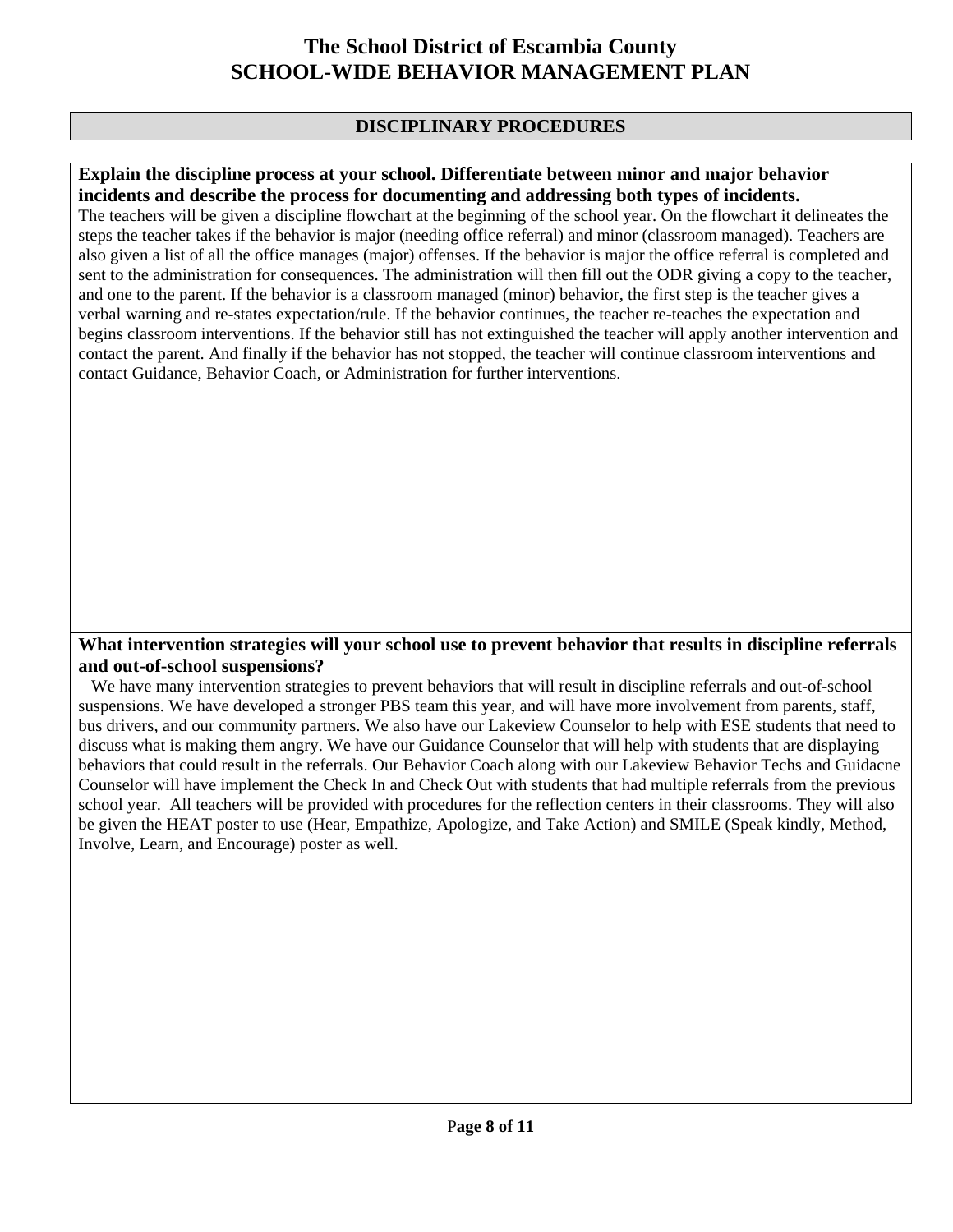#### **DISCIPLINARY PROCEDURES (continued)**

#### **What are the consequences or disciplinary actions that are used in your school?**

The consequences and disciplinary actions range depending on the severity of the behavior. The consequences for office referrals are listed on the ODR. They are behavior contracts, conference, restitution, bus suspension, referral to, ISS, OSS, placed alterative setting, and recommended expulsion. For minor offences the consequences are change of seat, loss of privilege, parent contact, behavior contract, student conference, apology, or time owed.

**For Middle or High Schools: How do the adjudication guidelines complement your disciplinary procedures?**  n/a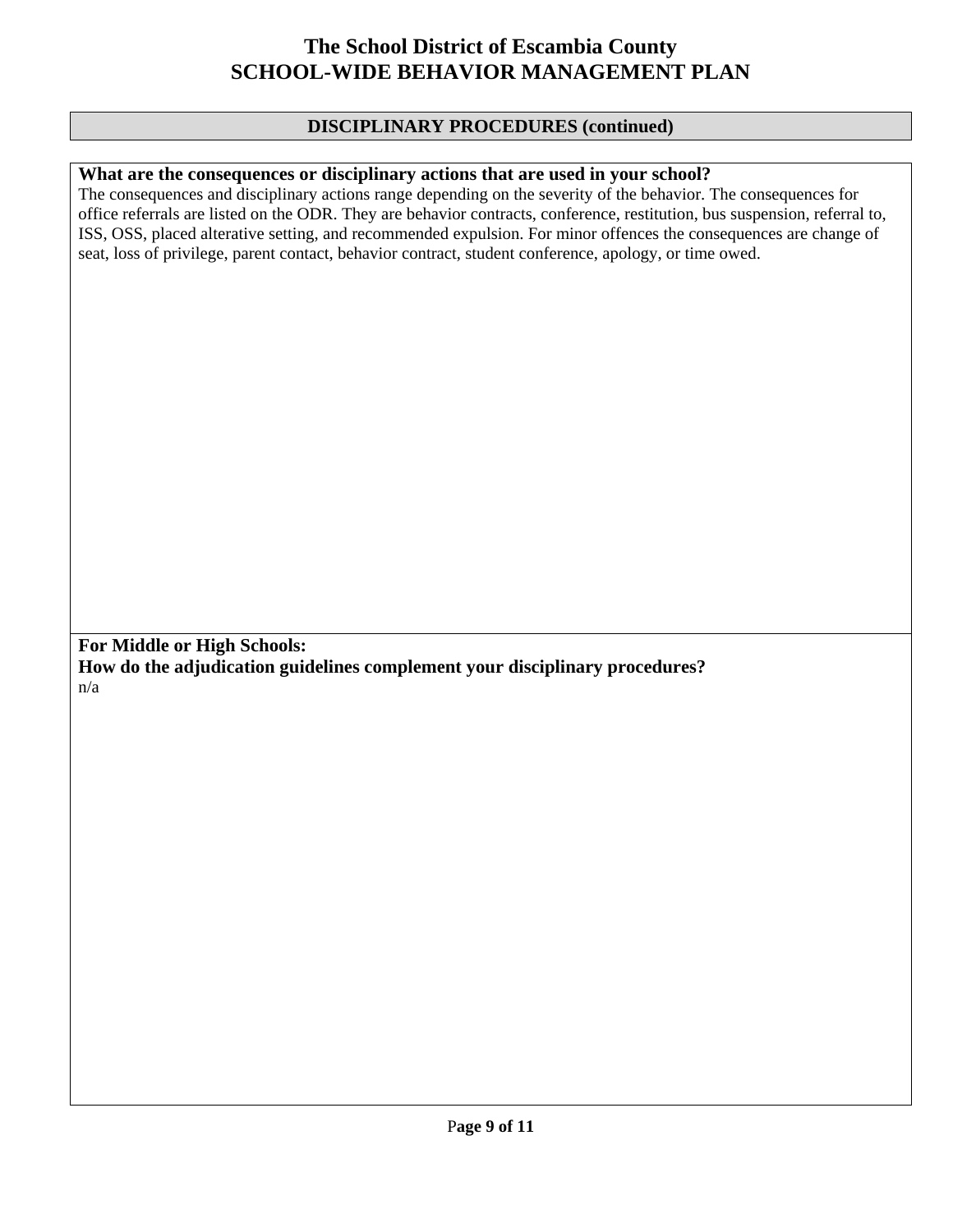### **TRAINING AND IMPLEMENTATION**

#### **Describe any training needs, material needs, and/or environmental arrangements necessary to implement your school-wide behavior management plan.**

We need to have trainings on how to use reward and recogntion systems effectively. We need to have trainings to help teachers identify the functions of behavior. We need more financial support to effectively implement the rewards system (involve parents, staff, and community partners). We also need to have behavior trainings for bus drivers.We also need to have a training for parents on the importance of school attendance, being on time, and not checking out early.

**Describe how your school will train all faculty and staff on your school-wide behavior management plan. How will you orient and teach new faculty and staff who arrive mid-year?** 

We presented a PBS Power Point to all teachers at the beginning of the year. We also emailed the power point and the PBS handbook to all faculty and staff. We provided all faculty a PBS folder with all basic information about PBS program at Warrington. We had out District Behavior Analyst train our faculty regarding appropriate methods to avoid power struggles.

### **What school-wide routines and procedures will be implemented by all faculty and staff to facilitate your school-wide behavior management plan?**

During the morning show all students, faculty, and staff will recite the code of conduct. Teachers will receive a lesson on the behavior topic every month. The will expand their knowledge from the first lesson into mini daily lessons. Ride with Pride workshops will be conducted through out the year to ensure that bus expectations are being taught. At the end of each month each grade level will make a display to show what the students have learned regarding the monthly topic.